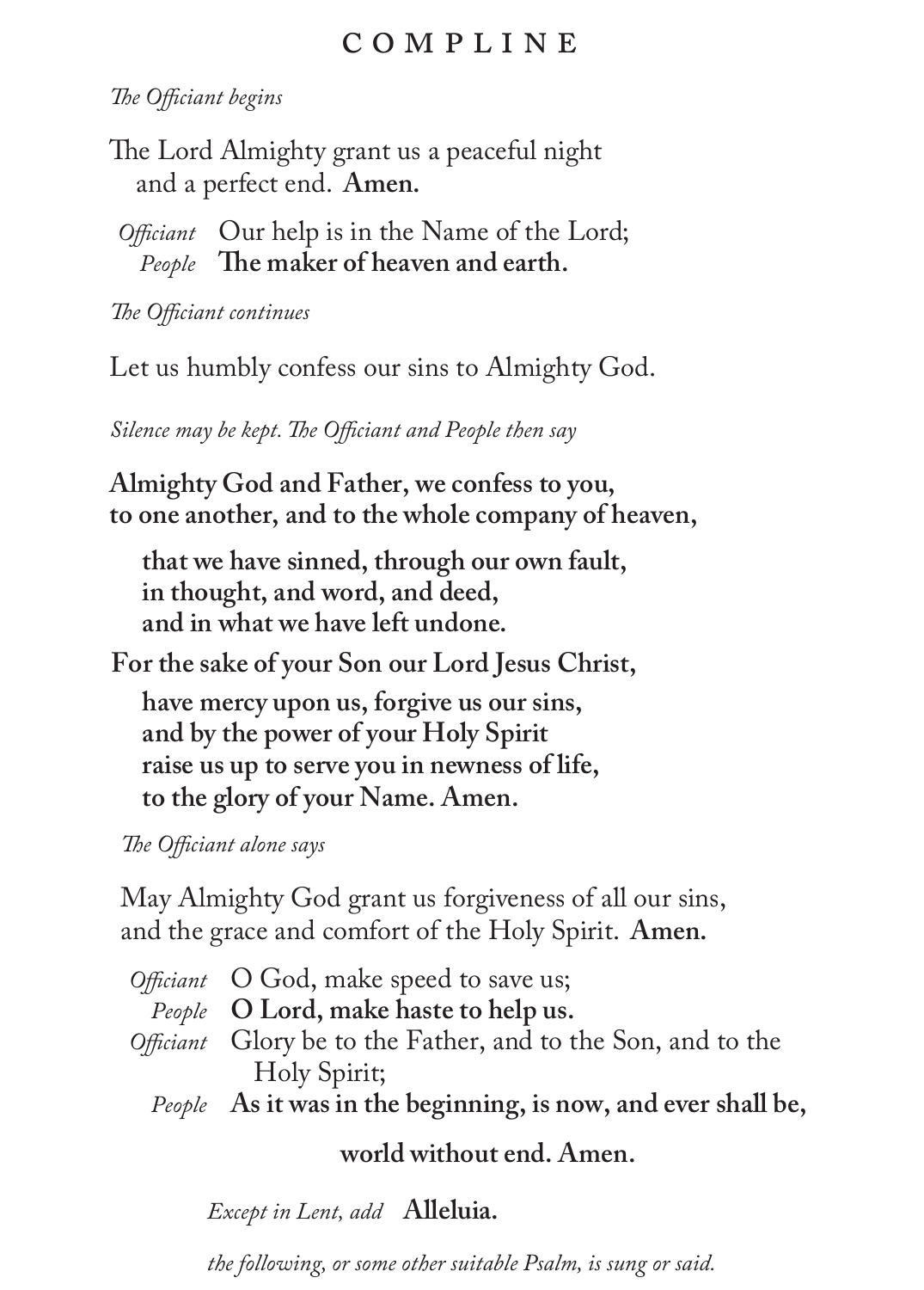$PSALM$  31:1-6 *In te, Domine, speravi*

- <sup>1</sup> In you, O Lord, have I put my trust;  $^*$ **let me never be put to confusion; deliver me in your righteousness.**
- **2 Bow down your ear to me, \* make haste to deliver me,**
- **3 And be my strong rock and house of defense, \* that you may save me.**
- **4 For you are my strong rock and my castle; \* be also my guide, and lead me for your Name's sake.**
- <sup>5</sup> Draw me out of the net that they have laid secretly for me,  $^*$ **for you are my strength.**
- **6 Into your hands I commend my spirit, \*** for you have redeemed me, O Lord, O God of truth.

*At the end of the Psalms the Gloria Patri (Glory be...) is sung or said*

**Glory be to the Father, and to the Son, and to the Holy Spirit;** 

**as it was in the beginning, is now, and ever shall be, world without end. Amen.**

Come to me, all who labor and are heavy laden, and I will give you rest. Take my yoke upon you, and learn from me, for I am gentle and lowly in heart, and you will find rest for your souls. For my yoke is easy, and my burden  $MATTHEW II:28-30$ 

 The Word of the Lord. *People* **Thanks be to God.**

*A period of silence may follow. A suitable hymn may be sung.*

| Officiant Into your hands, O Lord, I commend my spirit;  |
|----------------------------------------------------------|
| People For you have redeemed me, O Lord, O God of truth. |
| Officiant Keep me, O Lord, as the apple of your eye;     |
| People Hide me under the shadow of your wings.           |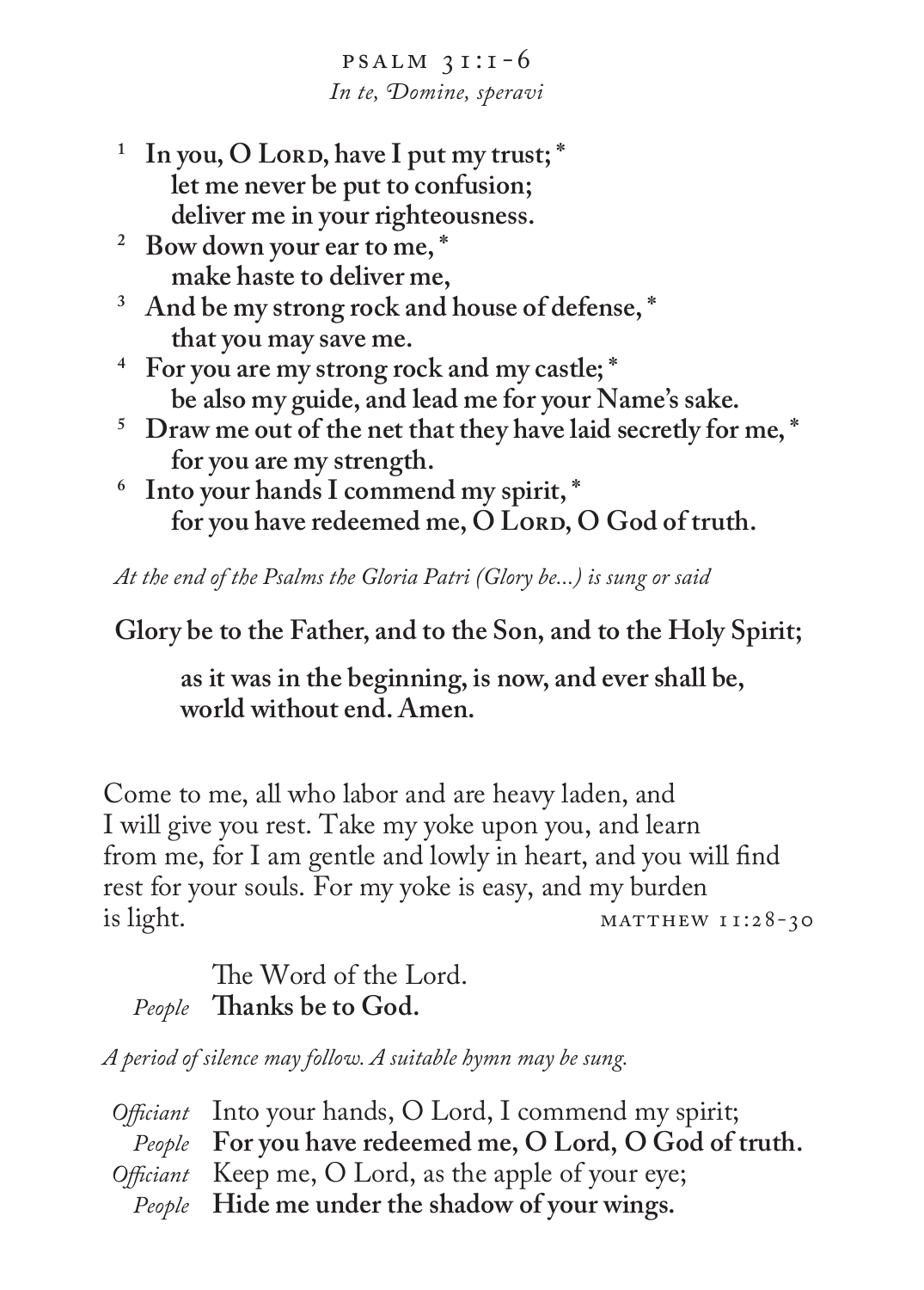Lord, have mercy upon us. **Christ, have mercy upon us.** Lord, have mercy upon us.

*Officiant and People*

**Our Father, who art in heaven, hallowed be thy Name, thy kingdom come, thy will be done, on earth as it is in heaven. Give us this day our daily bread. And forgive us our trespasses, as we forgive those who trespass against us.** 

 **but deliver us from evil. For thine is the kingdom, and the power, and the glory, for ever and ever. Amen.** 

 *Officiant* O Lord, hear our prayer; *People* **And let our cry come to you.**   *Officiant* Let us pray.

*The Officiant then says the following Collects. Other appropriate Collects may also be used.*

Visit this place, O Lord, and drive far from it all snares of the enemy; let your holy angels dwell with us to preserve us in peace; and let your blessing be upon us always; through Jesus Christ our Lord. **Amen.** 

Be present, O merciful God, and protect us through the hours of this night, so that we who are wearied by the changes and chances of this life may rest in your eternal changelessness; through Jesus Christ our Lord. **Amen.**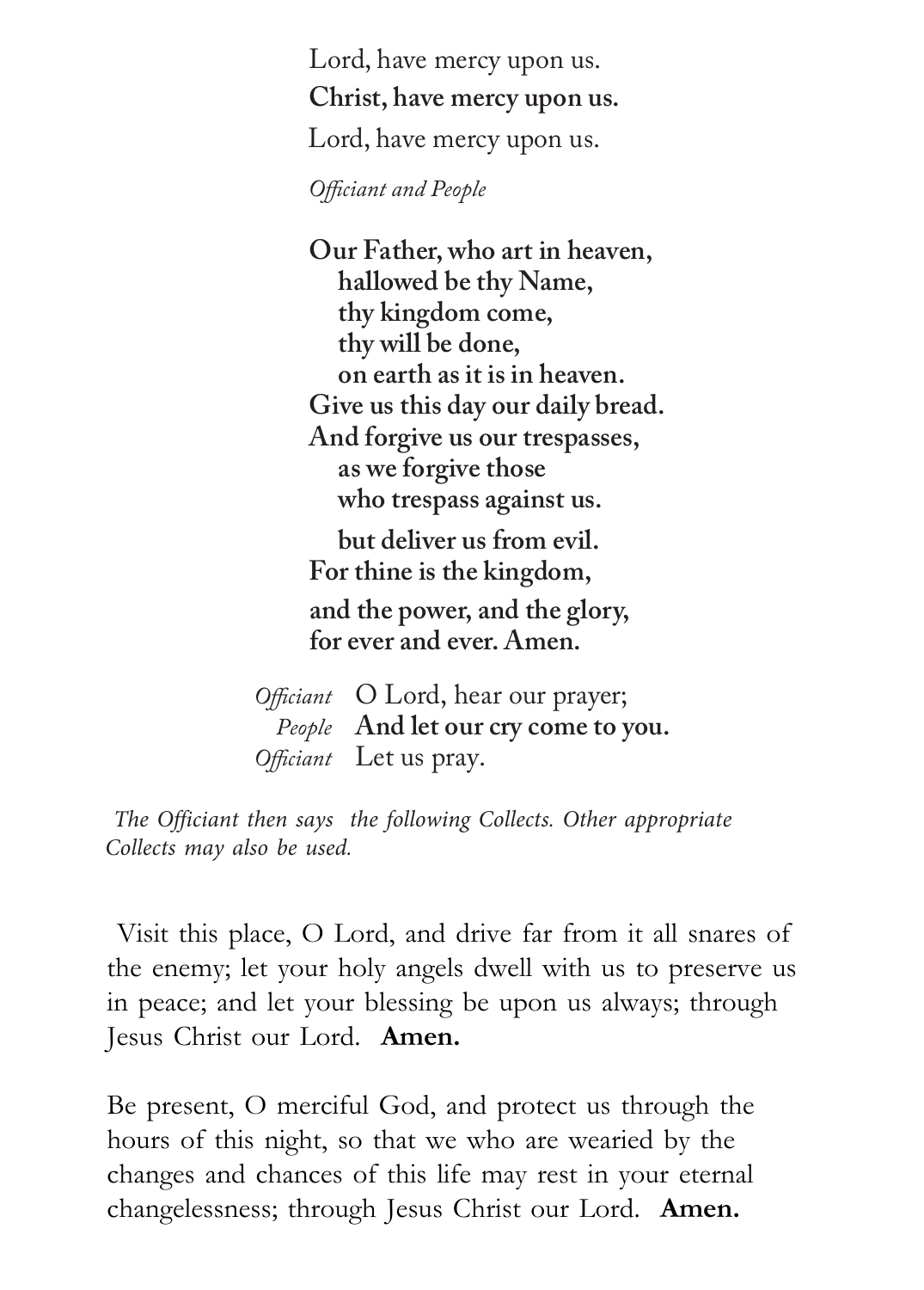*the following prayers may be added*

Keep watch, dear Lord, with those who work, or watch, or weep this night, and give your angels charge over those who sleep. Tend the sick, Lord Christ; give rest to the weary, bless the dying, soothe the suffering, pity the afflicted, shield the joyous; and all for your love's sake. **Amen.**

*Silence may be kept, and other intercessions and thanksgivings may be offered.*

*The Officiant and People say or sing the Song of Simeon with this Antiphon*

**Guide us waking, O Lord, and guard us sleeping; that awake we may watch with Christ, and asleep we may rest in peace.**

*In Easter Season, add* **Alleluia, alleluia, alleluia.**

nunc dimittis *The Song of Simeon*

**Lord, now let your servant depart in peace, \* according to your word.**

**For my eyes have seen your salvation, \* which you have prepared before the face of all people; To be a light to lighten the Gentiles, \***

**and to be the glory of your people Israel.**

**Glory be to the Father, and to the Son, and to the Holy Spirit; \* as it was in the beginning, is now, and ever shall be, world without end. Amen.**

*All repeat the antiphon*

**Guide us waking, O Lord, and guard us sleeping; that awake we may watch with Christ, and asleep we may rest in peace.**

*In Easter Season, add* **Alleluia, alleluia, alleluia.**

*Officiant* Let us bless the Lord. *People* **Thanks be to God.**